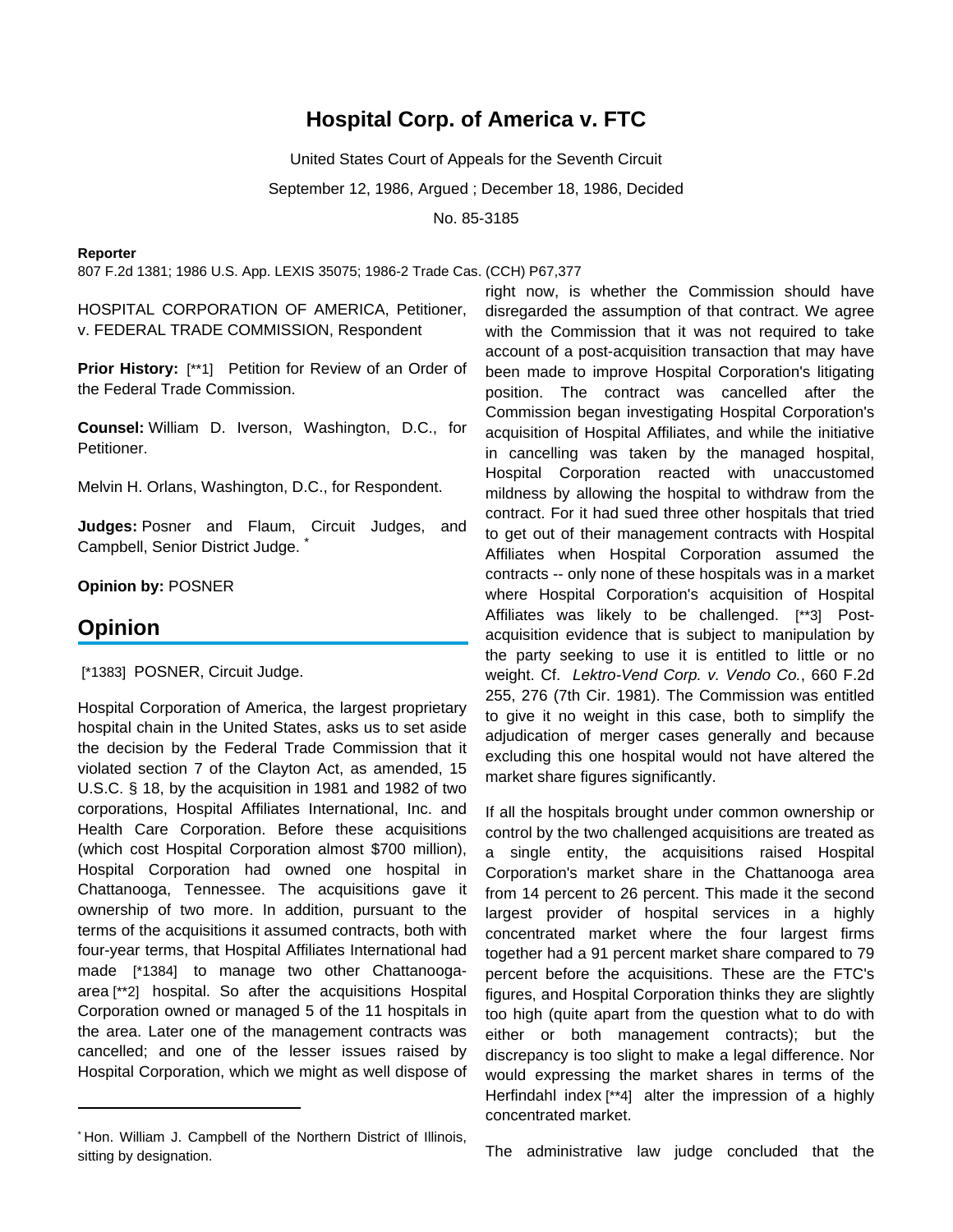acquisitions violated section 7 because of their probable anticompetitive effects in the Chattanooga hospital market. While modifying some of his findings, the Commission agreed that the acquisitions were unlawful and ordered Hospital Corporation to divest the hospitals acquired in Chattanooga and to notify the Commission, in advance, of any similar acquisitions planned for anywhere in the country. The Clayton Act allows Hospital Corporation to seek judicial review of the Commission's order in any circuit in which it does business, see 15 U.S.C. § 21(c), and for unexplained reasons it has chosen this circuit. It makes three arguments to us: there is no reasonable probability that its acquisitions in Chattanooga will lessen competition substantially; anyway the Federal Trade Commission has no constitutional power to bring an enforcement action, because the members of the Commission do not serve at the pleasure of the President; failing all else, Hospital Corporation [\*\*5] should at least not be required to give the Commission advance notice of all future acquisitions.

The first 79 pages of Hospital Corporation's 85-page opening brief are devoted to the first argument, yet they make no mention of the standard of judicial review of the Federal Trade Commission's findings of fact and no effort to show that the findings are vulnerable under it. The standard is the familiar substantial-evidence standard: findings of fact that are supported by substantial evidence on the record considered as a whole bind the reviewing court. See 15 U.S.C. §§ 21(c), 45(c); FTC v. Indiana Federation of Dentists, 476 U.S. 447, 106 S. Ct. 2009, 2015-16, 90 L. Ed. 2d 445 (1986); FTC v. Algoma Lumber Co., 291 U.S. 67, 73, 78 L. Ed. 655, 54 S. Ct. 315 [\*1385] (1934); Kaiser Aluminum & Chem. Corp. v. FTC, 652 F.2d 1324, 1329 (7th Cir. 1981); Fruehauf Corp. v. FTC, 603 F.2d 345, 351 (2d Cir. 1979); Sterling Drug, Inc. v. FTC, 741 F.2d 1146, 1149 (9th Cir. 1984). When the FTC [\*\*6] pointed out this omission Hospital Corporation replied: "The decisive question on this appeal is . . . whether Chattanooga hospitals are likely to collude because of these acquisitions. This is a matter of economic analysis, not a dispute of underlying facts." The first sentence is wrong: the issue for this court is not whether the acquisitions create a danger of collusion but whether the Commission's conclusion that they do is supported by substantial evidence on the record as a whole. The second sentence is irrelevant, because the substantial evidence rule (like the clearly erroneous rule, see Mucha v. King, 792 F.2d 602, 604-06 (7th Cir. 1986)) applies to ultimate as well as underlying facts, including economic judgments. This is implicit in the many cases

that hold that the ultimate question under the Clayton Act -- whether the challenged transaction may substantially lessen competition -- is governed by the substantial evidence rule. See, e.g., National Dairy Products Corp. v. FTC, 412 F.2d 605, 616, 620 (7th Cir. 1969); Dean Milk Co. v. FTC, 395 F.2d 696, 709, 711- 13 (7th Cir. 1968); [\*\*7] Yamaha Motor Co., Ltd. v. FTC, 657 F.2d 971, 977 and n. 7 (8th Cir. 1981); Fruehauf Corp. v. FTC, supra, 603 F.2d at 355; RSR Corp. v. FTC, 602 F.2d 1317, 1320, 1325 (9th Cir. 1979); Ash Grove Cement Co. v. FTC, 577 F.2d 1368, 1377-79 (9th Cir. 1978). (All but the first two of these decisions were section 7 cases, like this one). Hospital Corporation has argued the case to us as if we were the FTC, which assuredly we are not. Our only function is to determine whether the Commission's analysis of the probable effects of these acquisitions on hospital competition in Chattanooga is so implausible, so feebly supported by the record, that it flunks even the deferential test of substantial evidence.

The Commission's detailed analysis of those effects fills most of a 117-page opinion that, whatever its substantive merits or demerits, is a model of lucidity. The Commission may have made its task harder (and opinion longer) than strictly necessary, however, by studiously avoiding reliance on any of the Supreme Court's section 7 decisions from the 1960s except United States v. Philadelphia Nat'l Bank, 374 U.S. 321, 10 L. Ed. 2d 915, 83 S. Ct. 1715 (1963), [\*\*8] which took an explicitly economic approach to the interpretation of the statute. The other decisions in that decade -- in particular Brown Shoe Co. v. United States, 370 U.S. 294, 8 L. Ed. 2d 510, 82 S. Ct. 1502 (1962); United States v. Aluminum Co. of America, 377 U.S. 271, 12 L. Ed. 2d 314, 84 S. Ct. 1283 (1964); United States v. Von's Grocery Co., 384 U.S. 270, 16 L. Ed. 2d 555, 86 S. Ct. 1478 (1966), and United States v. Pabst Brewing Co., 384 U.S. 546, 16 L. Ed. 2d 765, 86 S. Ct. 1665 (1966) -- seemed, taken as a group, to establish the illegality of any nontrivial acquisition of a competitor, whether or not the acquisition was likely either to bring about or shore up collusive or oligopoly pricing. The elimination of a significant rival was thought by itself to infringe the complex of social and economic values conceived by a majority of the Court to inform the statutory words "may . . . substantially . . . lessen competition."

None of these decisions has been overruled. Although both United States v. General Dynamics Corp., 415 U.S. 486, 39 L. Ed. 2d 530, 94 S. Ct. 1186 (1974), and [\*\*9] United States v. Citizens & Southern Nat'l Bank, 422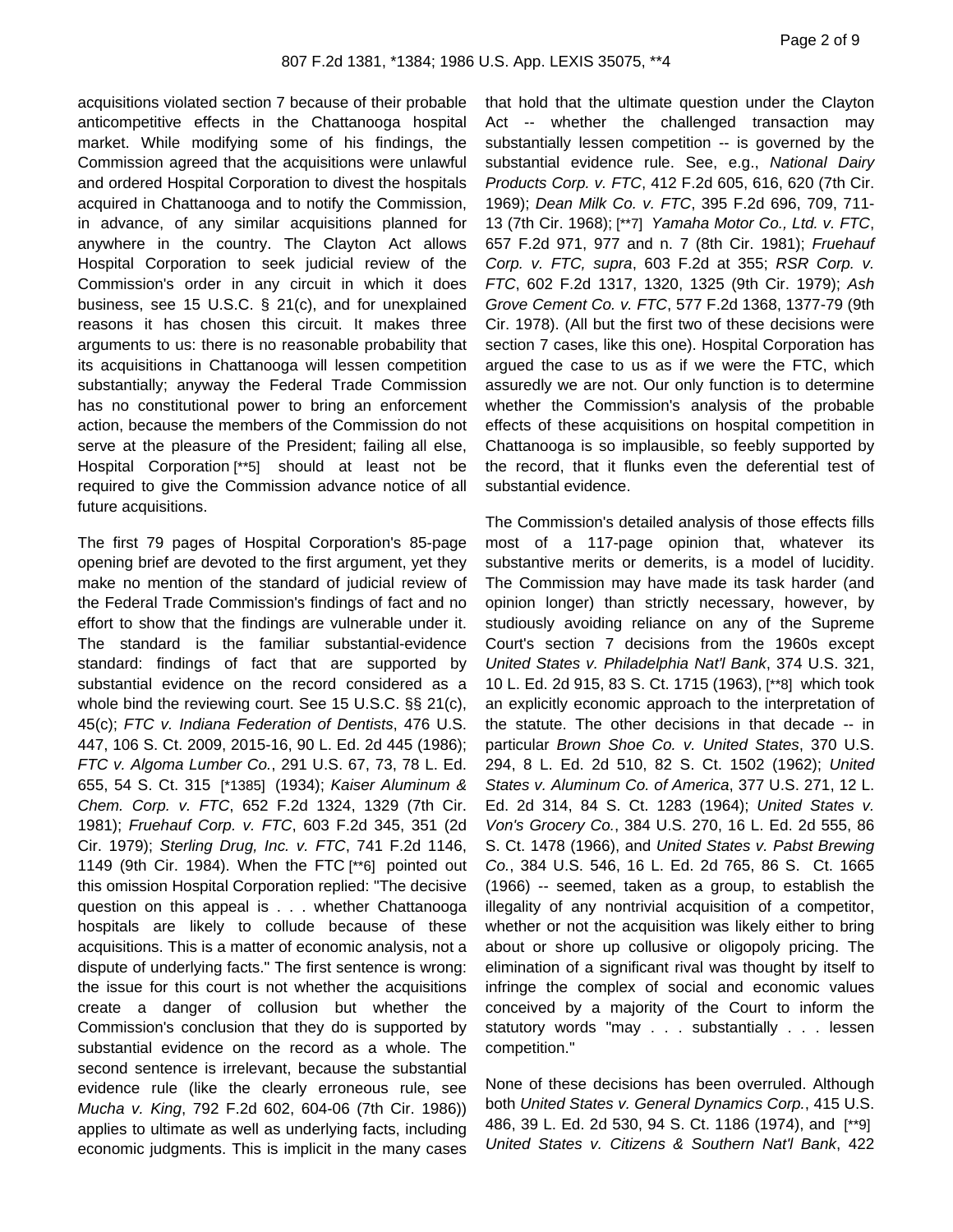U.S. 86, 45 L. Ed. 2d 41, 95 S. Ct. 2099 (1975) (both discussed in our recent decision in Ball Memorial Hospital, Inc. v. Mutual Hospital Ins., Inc., 784 F.2d 1325, 1336-37 (7th Cir. 1986)), refused to equate the possession of a significant market share with a significant threat to competition, these cases involved highly unusual facts, having no counterpart in this case, that required discounting large market shares. In General Dynamics the shares were of current sales (of coal) made pursuant to long-term contracts entered into a long time ago; future sales would depend on uncommitted reserves, and one [\*1386] of the acquired firms had no uncommitted reserves. In Citizens & Southern the acquired banks were already under the effective control of the acquirer (they were its "de facto branches"), so that the formal merger had little competitive significance.

These cases show that market share figures are not always decisive in a section 7 case, but it can be argued that the cases themselves carve [\*\*10] only limited exceptions to the broad holdings of some of the merger decisions of the 1960s. General Dynamics was like a failing-company case; in Citizens & Southern the merger was a mere formality -- like a marriage ceremony between common law spouses. The most important developments that cast doubt on the continued vitality of such cases as Brown Shoe and Von's are found in other cases, where the Supreme Court, echoed by the lower courts, has said repeatedly that the economic concept of competition, rather than any desire to preserve rivals as such, is the lodestar that shall guide the contemporary application of the antitrust laws, not excluding the Clayton Act. For recent discussions of this point, citing the relevant precedents, see Fishman v. Estate of Wirtz, 807 F.2d 520, slip op. at 23-24 (7th Cir. 1986); id. slip op. at 81-83 (separate opinion); Morrison v. Murray Biscuit Co., 797 F.2d 1430, 1437 (7th Cir. 1986). See also Cargill, Inc. v. Monfort of Colorado, Inc., 479 U.S. 104, 107 S. Ct. 484, 93 L. Ed. 2d 427 (1986). [\*\*11] Applied to cases brought under section 7, this principle requires the district court (in this case, the Commission) to make a judgment whether the challenged acquisition is likely to hurt consumers, as by making it easier for the firms in the market to collude, expressly or tacitly, and thereby force price above or farther above the competitive level. So it was prudent for the Commission, rather than resting on the very strict merger decisions of the 1960s, to inquire into the probability of harm to consumers. In any event, even if we thought those decisions still authoritative, we could not uphold the Commission's decision on a rationale different from its own. See FTC v. Indiana Federation of Dentists, supra, 106 S. Ct. at 2016; SEC v. Chenery Corp., 318 U.S. 80, 87-88, 87 L. Ed. 626, 63 S. Ct. 454 (1943); Illinois v. ICC, 722 F.2d 1341, 1348-49 (7th Cir. 1983).

When an economic approach is taken in a section 7 case, the ultimate issue is whether the challenged acquisition is likely to facilitate collusion. In this perspective the acquisition [\*\*12] of a competitor has no economic significance in itself; the worry is that it may enable the acquiring firm to cooperate (or cooperate better) with other leading competitors on reducing or limiting output, thereby pushing up the market price. Hospital Corporation calls the issue whether an acquisition is likely to have such an effect "economic," which of course it is. But for purposes of judicial review, as we have said, it is a factual issue subject to the substantial evidence rule, not a legal issue on which review usually is plenary and invariably is much less deferential than is the review of findings of fact. One of the main reasons for creating the Federal Trade Commission and giving it concurrent jurisdiction to enforce the Clayton Act was that Congress distrusted judicial determination of antitrust questions. It thought the assistance of an administrative body would be helpful in resolving such questions and indeed expected the FTC to take the leading role in enforcing the Clayton Act, which was passed at the same time as the statute creating the Commission. See Henderson, The Federal Trade Commission, ch. 1 (1924). In the present case the underlying facts are, as Hospital Corporation [\*\*13] asserts, largely undisputed. The dispute is over the inferences of competitive consequence to be drawn from them. But the drawing of those inferences is a matter within the Commission's primary responsibility too. There is plenty of evidence to support the Commission's prediction of adverse competitive effect in this case; whether we might have come up with a different prediction on our own is irrelevant.

[\*1387] The acquisitions reduced the number of competing hospitals in the Chattanooga market from 11 to 7. True, this calculation assumes that the hospitals that came under the management although not ownership of Hospital Corporation should be considered allies rather than competitors of Hospital Corporation; but the Commission was entitled to so conclude. The manager (Hospital Corporation) sets the prices charged by the managed hospitals, just as it sets its own prices. Although the pricing and other decisions that it makes in its management role are subject to the ultimate control of the board of directors of the managed hospital, there is substantial evidence that the board usually defers to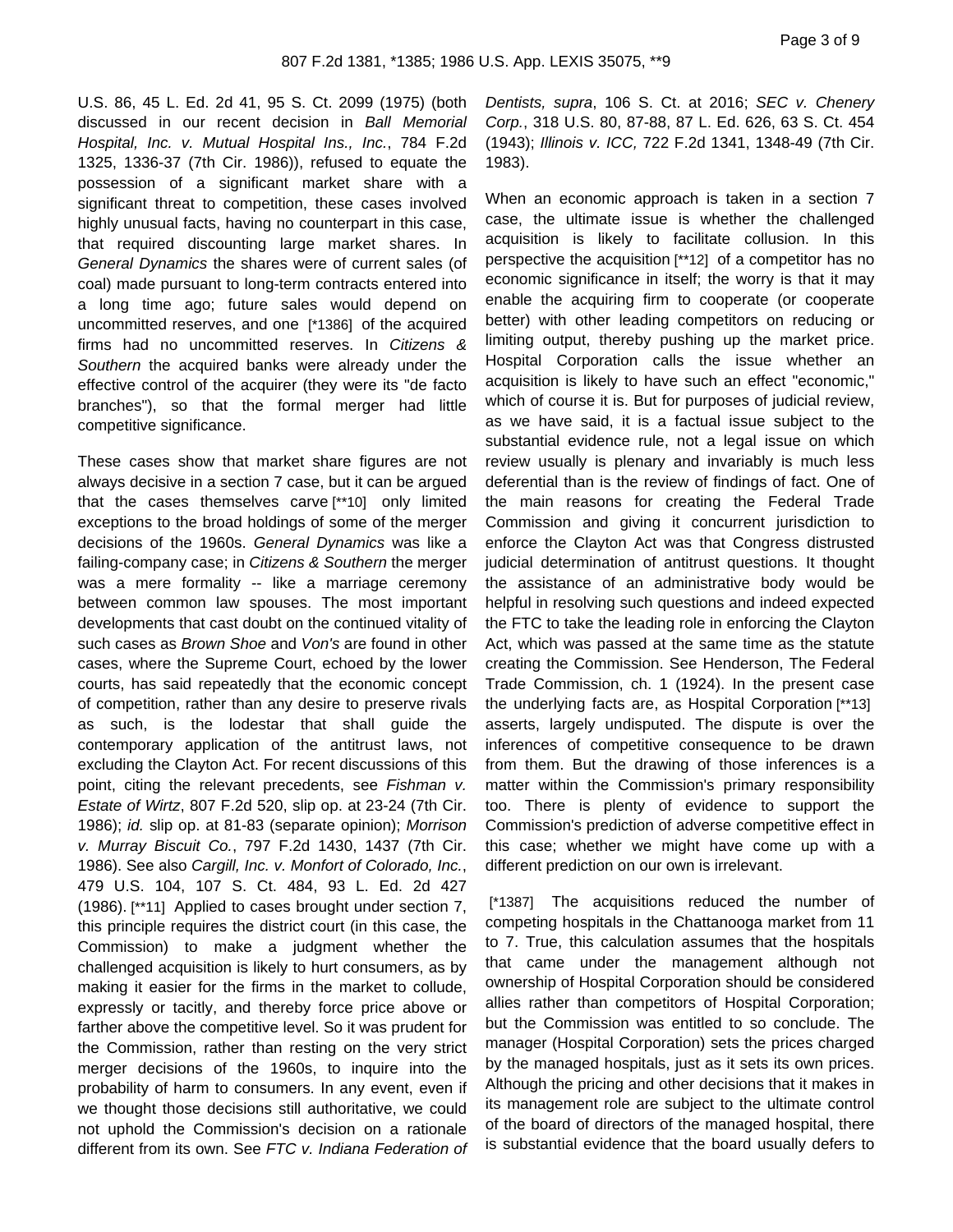the manager's decisions. If it were not inclined to defer, it would not have a [\*\*14] management contract; it would do its own managing, through officers hired by it. A hospital managed by Hospital Corporation is therefore unlikely to engage in vigorous or perhaps in any price competition with Hospital Corporation -- or so at least the Commission was entitled to conclude.

The reduction in the number of competitors is significant in assessing the competitive vitality of the Chattanooga hospital market. The fewer competitors there are in a market, the easier it is for them to coordinate their pricing without committing detectable violations of section 1 of the Sherman Act, which forbids price fixing. This would not be very important if the four competitors eliminated by the acquisitions in this case had been insignificant, but they were not; they accounted in the aggregate for 12 percent of the sales of the market. As a result of the acquisitions the four largest firms came to control virtually the whole market, and the problem of coordination was therefore reduced to one of coordination among these four.

Moreover, both the ability of the remaining firms to expand their output should the big four reduce their own output in order to raise the market price (and, by [\*\*15] expanding, to offset the leading firms' restriction of their own output), and the ability of outsiders to come in and build completely new hospitals, are reduced by Tennessee's certificate-of-need law. Any addition to hospital capacity must be approved by a state agency. The parties disagree over whether this law, as actually enforced, inhibits the expansion of hospital capacity. The law may indeed be laxly enforced. Not only is there little evidence that it has ever prevented a hospital in Chattanooga from making a capacity addition it wanted to make, but empirical studies of certificate of need regulation nationwide have found little effect on hospital expenditures. See Joskow, Controlling Hospital Costs: The Role of Government Regulation, ch. 7 (1981). Yet the Tennessee law might have some effect under the conditions that would obtain if the challenged acquisitions enabled collusive pricing of hospital services. Should the leading hospitals in Chattanooga collude, a natural consequence would be the creation of excess hospital capacity, for the higher prices resulting from collusion would drive some patients to shorten their hospital stays and others to postpone or reject elective [\*\*16] surgery. If a noncolluding hospital wanted to expand its capacity so that it could serve patients driven off by the high prices charged by the colluding hospitals, the colluders would have not only a strong incentive to oppose the grant of a certificate of need but also substantial evidence with which to oppose it -- the excess capacity (in the market considered as a whole) created by their own collusive efforts. At least the certificate of need law would enable them to delay any competitive sally by a noncolluding competitor. Or so the Commission could conclude (a refrain we shall now stop repeating). We add that at the very least a certificate of need law forces hospitals to give public notice, well in advance, of any plans to add capacity. The requirement of notice makes it harder for the member of a hospital cartel to "cheat" on the cartel by adding capacity in advance of other members; its attempt to cheat will be known in advance, and countermeasures taken.

All this would be of little moment if, in the event that hospital prices in Chattanooga rose above the competitive level, persons [\*1388] desiring hospital services in Chattanooga would switch to hospitals in other [\*\*17] cities, or to nonhospital providers of medical care. But this would mean that the Chattanooga hospital market, which is to say the set of hospital-services providers to which consumers in Chattanooga can feasibly turn, see United States v. Philadelphia Nat'l Bank, supra, 374 U.S. at 358-61; Tampa Elec. Co. v. Nashville Coal Co., 365 U.S. 320, 327-28, 5 L. Ed. 2d 580, 81 S. Ct. 623 (1961), includes hospitals in other cities plus nonhospital providers both in Chattanooga and elsewhere; and we do not understand Hospital Corporation to be challenging the Commission's market definition, which is limited to hospital providers in Chattanooga. Anyway, these competitive alternatives are not important enough to deprive the marketshare statistics of competitive significance. Going to another city is out of the question in medical emergencies; and even when an operation or some other hospital service can be deferred, the patient's doctor will not (at least not for reasons of price) send the patient to another city, where the doctor is unlikely to have hospital privileges. Finally, although hospitals increasingly are providing services on an out-patient basis, [\*\*18] thus competing with nonhospital providers of the same services (tests, minor surgical procedures, etc.), most hospital services cannot be provided by nonhospital providers; as to these, hospitals have no competition from other providers of medical care.

In showing that the challenged acquisitions gave four firms control over an entire market so that they would have little reason to fear a competitive reaction if they raised prices above the competitive level, the Commission went far to justify its prediction of probable anticompetitive effects. Maybe it need have gone no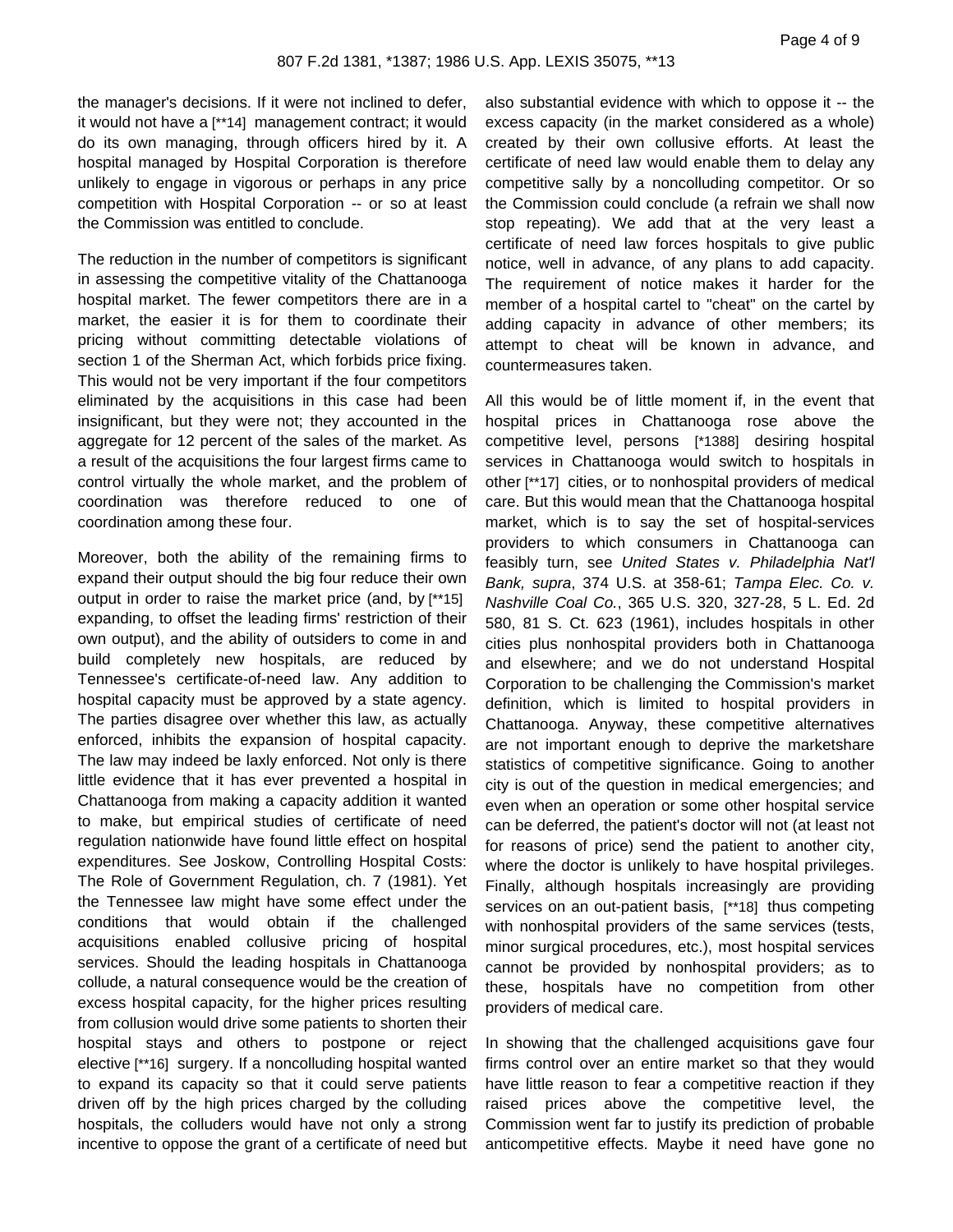further. See United States v. Philadelphia Nat'l Bank, supra, 374 U.S. at 362-63; Monfort of Colorado, Inc. v. Cargill, Inc., 761 F.2d 570, 580 (10th Cir. 1985), rev'd on other grounds, 479 U.S. 104, 107 S. Ct. 383, 93 L. Ed. 2d 427 (1986). But it did. First it pointed out that the demand for hospital services by patients and their doctors is highly inelastic under competitive conditions. This is not only because people place a high value on their safety and comfort and because many of their treatment decisions are made for them by their doctor, who doesn't pay their [\*\*19] hospital bills; it is also because most hospital bills are paid largely by insurance companies or the federal government rather than by the patient. The less elastic the demand for a good or service is, the greater are the profits that providers can make by raising price through collusion. A low elasticity of demand means that raising price will cause a relatively slight fall in demand, with the result that total revenues will rise sharply. For example, if the price elasticity of demand throughout the relevant portion of the demand curve is -.2, meaning that within that area every 1 percent increase in price will result in a two-tenths of 1 percent decrease in the quantity demanded, then a 10 percent increase in price will cause only a 2 percent reduction in quantity sold, and hence an almost 8 percent increase in total revenue. And since less is being produced, costs will fall at the same time that revenue is rising, resulting in an even greater percentage increase in profit than in revenue.

Second, there is a tradition, well documented in the Commission's opinion, of cooperation between competing hospitals in Chattanooga. Of course, not all forms of cooperation between competitors [\*\*20] are bad. See, e.g., Broadcast Music, Inc. v. Columbia Broadcasting System, Inc., 441 U.S. 1, 60 L. Ed. 2d 1, 99 S. Ct. 1551 (1979). But a market in which competitors are unusually disposed to cooperate is a market prone to collusion. The history of successful cooperation establishes a precondition to effective collusion -- mutual trust and forbearance, without which an informal collusive arrangement is unlikely to overcome the temptation to steal a march on a fellow colluder by undercutting him slightly. That temptation is great. A seller who makes a profit of \$10 on each sale at the cartel price, and then cuts price by \$1 and [\*1389] thereby (let us suppose) doubles his output, will increase his total profits by 180 percent.

The management contracts between Hospital Affiliates (itself an owner as well as manager of hospitals) and two other hospitals in Chattanooga -- contracts that when taken over by Hospital Corporation gave it virtual

control over the pricing and other decisions of two of its competitors, at least for a time -- illustrate the unusual degree of cooperation [\*\*21] in this industry; imagine Ford's signing a management contract with General Motors whereby General Motors installed one of its officers (who would remain an officer of GM) as Ford's manager. Hospitals routinely exchange intimate information on prices and costs in connection with making joint applications to insurers for higher reimbursement schedules. Such cooperation may be salutary but it facilitates collusion and therefore entitles the Commission to worry even more about large horizontal acquisitions in this industry than in industries where competitors deal with each other at arm's length.

Third, hospitals are under great pressure from the federal government and the insurance companies to cut costs. One way of resisting this pressure is by presenting a united front in negotiations with the thirdparty payors -- which indeed, as we have just said, hospitals in Chattanooga have done. See also United States v. North Dakota Hospital Ass'n, 640 F. Supp. 1028 (D. N.D. 1986). The fewer the independent competitors in a hospital market, the easier they will find it, by presenting [\*\*22] an unbroken phalanx of representations and requests, to frustrate efforts to control hospital costs. This too is a form of collusion that the antitrust laws seek to discourage, though within the limitations of the Noerr-Pennington doctrine, which insulates some cooperative efforts to obtain government benefits from attack under antitrust law. See, e.g., Eastern Railroad Presidents Conference v. Noerr Motor Freight, Inc., 365 U.S. 127, 5 L. Ed. 2d 464, 81 S. Ct. 523 (1961); Grip-Pak, Inc. v. Illinois Tool Works, Inc., 694 F.2d 466, 471-73 (7th Cir. 1982); Fischel, Antitrust Liability for Attempts to Influence Government Action: The Basis and Limits of the Noerr-Pennington Doctrine, 45 U. Chi. L. Rev. 80 (1977). Not all third-party payors, however, are governmental; not all cooperative efforts to influence government are immunized by the doctrine, see, e.g., California Motor Transport Co. v. Trucking Unlimited, 404 U.S. 508, 30 L. Ed. 2d 642, 92 S. Ct. 609 (1972); most important, the doctrine does not forbid enforcement efforts designed to make such efforts less effective by preserving a substantial number of [\*\*23] competitors.

All these considerations, taken together, supported - we do not say they compelled -- the Commission's conclusion that the challenged acquisitions are likely to foster collusive practices, harmful to consumers, in the Chattanooga hospital market. Section 7 does not require proof that a merger or other acquisition has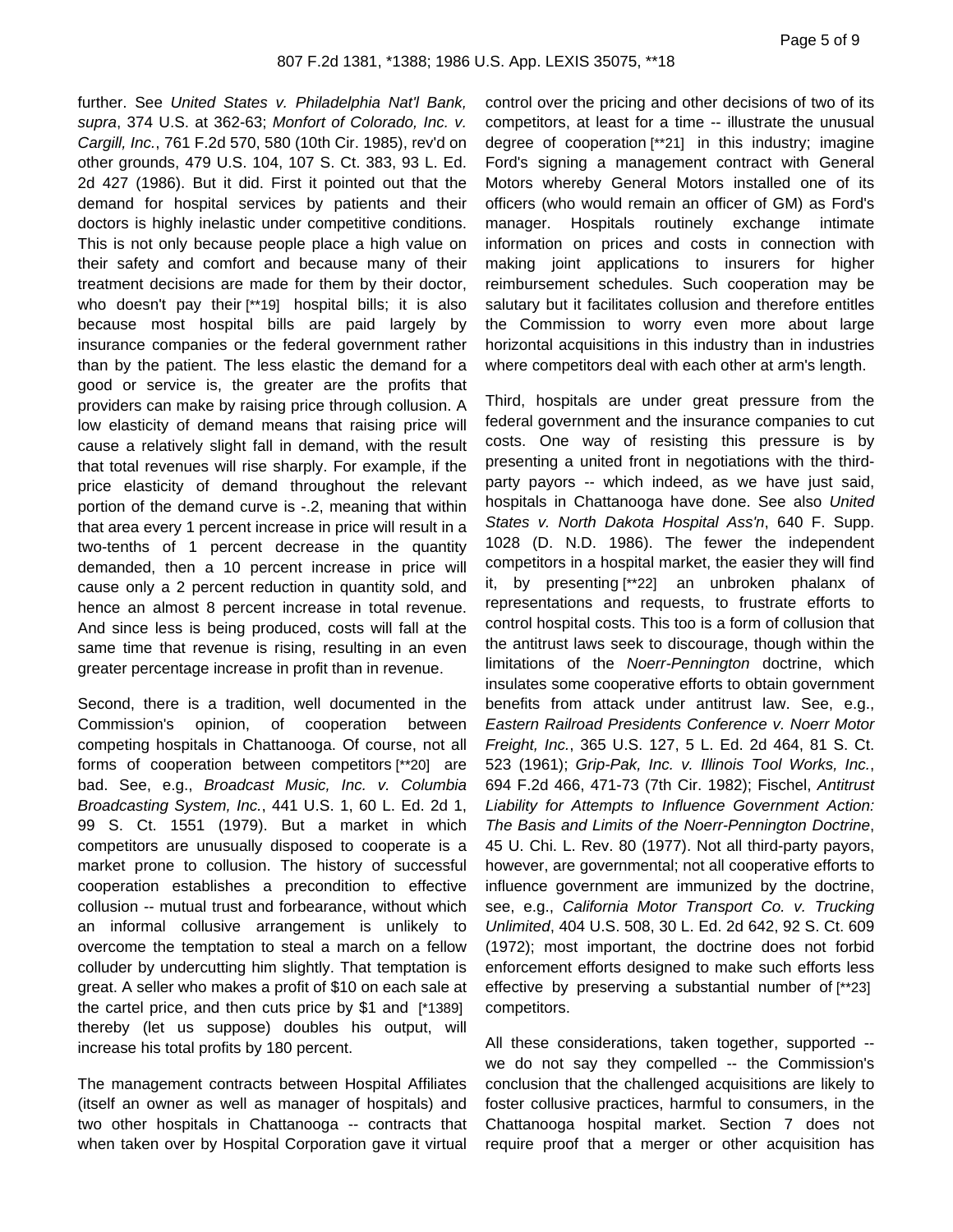caused higher prices in the affected market. All that is necessary is that the merger create an appreciable danger of such consequences in the future. A predictive judgment, necessarily probabilistic and judgmental rather than demonstrable (see United States v. Philadelphia Nat'l Bank, supra, 374 U.S. at 362), is called for. Considering the concentration of the market, the absence of competitive alternatives, the regulatory barrier to entry (the certificate of need law), the low elasticity of demand, the exceptionally severe cost pressures under which American hospitals labor today, the history of collusion in the industry, and the sharp reduction in the number of substantial competitors in this market brought about by the acquisition of four [\*\*24] hospitals in a city with only eleven (one already owned by Hospital Corporation), we cannot say that the Commission's prediction is not supported by substantial evidence.

But of course we cannot just consider the evidence that supports the Commission's prediction. We must consider all the evidence in the record. We must therefore consider the significance of the facts, [\*1390] pressed on us by Hospital Corporation, that hospital services are complex and heterogeneous, that the sellers in this market are themselves heterogeneous because of differences in the services provided by the different hospitals and differences in the corporate character of the hospitals (some are publicly owned, some are proprietary, and some are private but nonprofit), that the hospital industry is undergoing rapid technological and economic change, that the payors for most hospital services (Blue Cross and other insurance companies, and the federal government) are large and knowledgeable, and that the FTC's investigation which led to this proceeding was touched off by a complaint from a competitor of Hospital Corporation. Most of these facts do detract from a conclusion that collusion in this market [\*\*25] is a serious danger, but it was for the Commission -- it is not for us -- to determine their weight.

The first fact is the least impressive. It is true that hospitals provide a variety of different services many of which are "customized" for the individual patient, but the degree to which this is true seems no greater than in other markets. Although collusion is more difficult the more heterogeneous the output of the colluding firms, there is no established threshold of complexity beyond which it is infeasible and Hospital Corporation made no serious effort to show that hospital services are more complex than products and services in other markets, such as steel, building materials, and transportation,

where collusion has been frequent.

The heterogeneity of the sellers has two aspects: the hospitals in Chattanooga offer different mixtures of services; and they have different types of ownership - private for-profit ("proprietary"), private not-for-profit, public. The significance of these features is unclear. Concerning the first, if one assumes that collusion is practiced on a service-by-service [\*\*26] basis, the fact that hospitals provide different mixtures of service seems irrelevant to the feasibility of collusion. True, since different types of service may not be substitutable -- open-heart surgery is not a substitute for setting a broken leg -- specialized hospitals might not compete with one another. But that is not Hospital Corporation's argument. Its argument is that the different mixture of services in the different hospitals would make it difficult for their owners to fix prices of competing services, and this we don't understand.

Different ownership structures might reduce the likelihood of collusion but this possibility is conjectural and the Commission was not required to give it conclusive weight. The adoption of the nonprofit form does not change human nature, see Clark, Does the Nonprofit Form Fit the Hospital Industry?, 93 Harv. L. Rev. 1416, 1447, 1465 (1980), as the courts have recognized in rejecting an implicit antitrust exemption for nonprofit enterprises. National Collegiate Athletic Ass'n v. Board of Regents, 468 U.S. 85, 100 n. 22, 82 L. Ed. 2d 70, 104 S. Ct. 2948 (1984). [\*\*27] (There is a possible gap in the FTC's jurisdiction over acquisitions involving nonprofit corporations, compare 15 U.S.C. § 18 with 15 U.S.C. §§ 44, 45(a)(2), but it doesn't affect this case, since the acquired and acquiring firms are all proprietary.) Nonprofit status affects the method of financing the enterprise (substituting a combination of gift and debt financing for equity and debt financing) and the form in which profits (in the sense of the difference between revenue and costs) are distributed, and it may make management somewhat less beady-eyed in trying to control costs, see Clarkson, Some Implications of Property Rights in Hospital Management, 15 J. Law & Econ. 363 (1972). But no one has shown that it makes the enterprise unwilling to cooperate in reducing competition (some contrary evidence is presented in Hersch, Competition and the Performance of Hospital Markets, 1 Rev. Ind. Org. 324 (1984)) -- which most enterprises dislike and which nonprofit enterprises may dislike on ideological as well as selfish grounds. "Nonprofit hospitals, in fact, make rather sizable profits and these profits have been growing [\*\*28] over time." Davis, Economic Theories of Behavior in Nonprofit,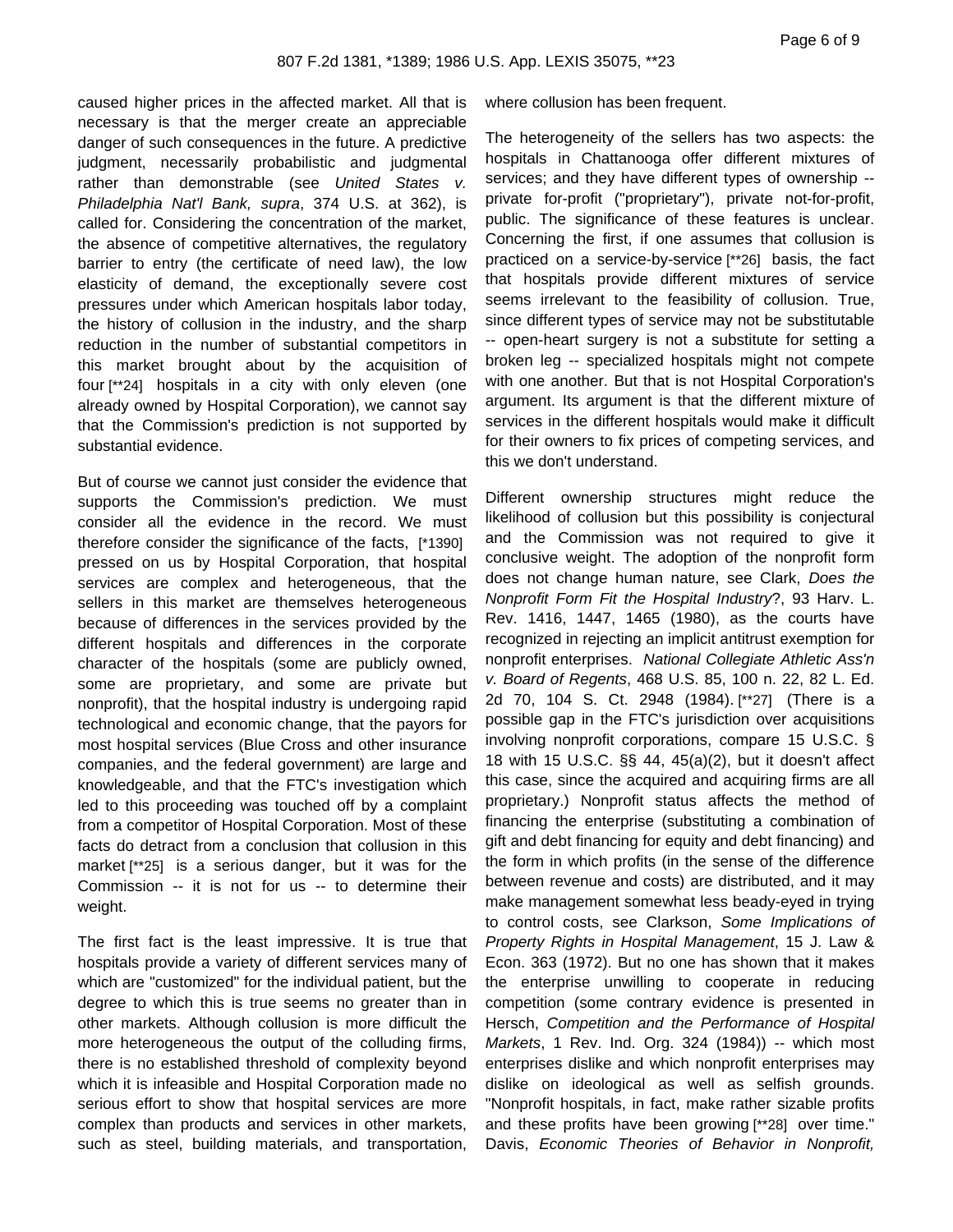Private [\*1391] Hospitals, 24 Econ. & Bus. Bull. at 1, 12 (Win. 1972). See also Havighurst, Regulation of Health Facilities and Services by "Certificate of Need", 59 Va. L. Rev. 1143, 1149 n. 23 (1973). True, nonprofit hospitals, private and public, harbor considerable antipathy toward proprietary hospitals, regarding them as "cream skimmers" who lure away the affluent patients that nonproprietary hospitals need to defray the costs of serving the less affluent. This antipathy may retard the emergence of the mutual trust and forbearance that informal collusive schemes depend on for their effectiveness. But the other side of this coin is that the nonproprietaries fear the competition of the proprietaries (that is the source, or a source, of their antipathy to them) -- and what better foundation for a collusive arrangement than fear of competition?

Political pressures might inhibit publicly owned hospitals from raising prices. But similar pressures might inhibit them from expanding capacity to take on additional patients attracted by lower prices. A seller's refusal to join a cartel is significant [\*\*29] only insofar as the seller can expand output if and when the cartel, by raising prices, drives consumers to search for sellers who are not part of the cartel and are willing to undersell it. A public hospital that in order to expand its capacity must seek governmental appropriations is in a poor position to take advantage of the competitive opportunities created by the presence of a cartel in its market. Moreover, compelled as they are to treat charity cases while minimizing the cost to the taxpayers of supporting the hospital, public hospitals are under added pressure to charge high prices to their paying (or insured) patients, which may make collusion particularly attractive to these hospitals.

The economic and technological ferment in the hospital industry may make collusion more difficult, but also more urgent, since risk-averse managers may be strongly inclined to stabilize, if necessary through collusion, whatever features of an uncertain environment they are able to bring under their control. Regarding the weighing of such imponderables as this, much must be left to the judgment of the Commission.

The concentration of the buying side of a market does inhibit collusion. The [\*\*30] bigger a buyer is, the more easily and lucratively a member of the cartel can cheat on his fellows; for with a single transaction, less likely to be detected than a series of transactions, he may be able to increase his sales and hence profits dramatically. But with all the members thus vying for the large orders of big buyers, the cartel will erode. See

Stigler, A Theory of Oligopoly, in Stigler, The Organization of Industry 39, 43-44 (1968). Hospital Corporation points out that the effective buyers of most hospital services are large and knowledgeable institutions rather than the patients who are the nominal buyers. But the role of the third-party payor is not quite that of a large buyer. The explicit contract between the insurance companies and their patients, and the statutory and regulatory obligations of government to Medicare and Medicaid recipients, require reimbursing patients for hospital services. Of course the insurer is not required to, and no insurer does, reimburse the insured for whatever services are consumed, regardless of price. But as a practical matter Blue Cross could not tell its subscribers in Chattanooga that it will not reimburse them for any hospital [\*\*31] services there because prices are too high. As a practical matter it could not, if the four major hospital owners in the city, controlling more than 90 percent of the city's hospital capacity, raised their prices, tell its subscribers that they must use the remaining hospitals -- whose aggregate capacity would be completely inadequate and, for reasons discussed earlier, could not readily, or at least rapidly, be expanded -- if they want to be reimbursed. The insurers are in a better position to detect violations of the Sherman Act than the patients are but if the challenged acquisitions enable the major hospital owners in Chattanooga to collude without violating the Sherman Act, that is, collude tacitly rather than expressly, there would be no violations to detect and report.

Hospital Corporation's most telling point is that the impetus for the Commission's [\*1392] complaint came from a competitor -- a large nonprofit hospital in Chattanooga. A rational competitor would not complain just because it thought that Hospital Corporation's acquisitions would facilitate collusion. Whether the competitor chose to join a cartel or stay out of it, it would be better off if the cartel [\*\*32] were formed than if it were not formed. For the cartel would enable this seller to raise its price, whether or not to the cartel level. By staying out of the cartel and by pricing just below the cartel price, the competitor might, as we noted earlier, do even better than by joining the cartel.

The hospital that complained to the Commission must have thought that the acquisitions would lead to lower rather than higher prices -- which would benefit consumers, and hence, under contemporary principles of antitrust law, would support the view that the acquisitions were lawful. But this is just one firm's opinion. It was not binding on the Commission, which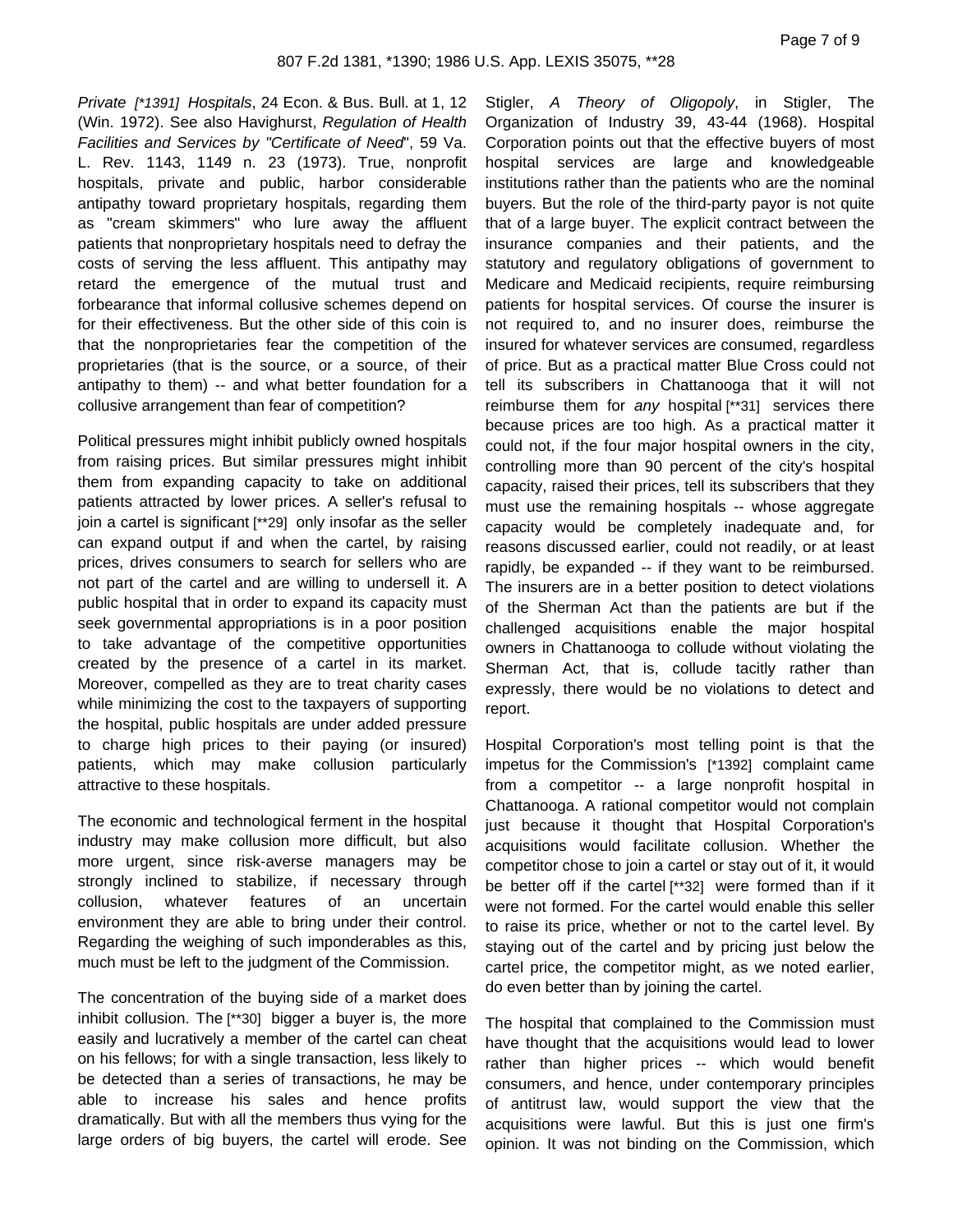having weighed all the relevant facts concluded that the acquisitions had made collusion in this market significantly more likely than before. Since, moreover, the complainant was a nonprofit hospital, in attributing the complaint to fear of lower prices Hospital Corporation is contradicting its argument that the nonprofit sector of the hospital industry does not obey the laws of economic self-interest.

This completes our discussion of liability and we turn to the constitutional question. Hospital Corporation's argument that the [\*\*33] FTC is unconstitutional because its members exercise executive powers (e.g., by filing the complaint in this case) yet can be removed by the President only for cause occupies three pages of its opening brief and one page of its reply brief. Although we are not aficionados of long briefs and wordy arguments, we cannot be forced to consider farreaching constitutional contentions presented in so offhand a manner. See Hershinow v. Bonamarte, 735 F.2d 264, 266 (7th Cir. 1984); Carducci v. Regan, 230 U.S. App. D.C. 80, 714 F.2d 171, 177 (D.C. Cir. 1983). Hospital Corporation is asking us to adopt a principle that would make every independent federal administrative agency unconstitutional; for the logic of its argument is not limited to the Federal Trade Commission but extends to the Interstate Commerce Commission, the Federal Communications Commission, the Federal Reserve Board, and the other well known, long established federal agencies whose members the President selects but cannot remove (before their terms expire) without cause. Hospital Corporation [\*\*34] thus is asking us to decree a fundamental change in the structure of American government. Four pages is not an adequate presentation of the case for this revolutionary result. Brevity may be the soul of wit, but seismic constitutional change is not a laughing matter.

Among other omissions from Hospital Corporation's argumentation on the issue is any discussion of its standing to raise the issue and whether the issue is ripe in this proceeding. Supposing that the Constitution requires that the President be empowered to remove members of an agency such as the Federal Trade Commission which issues complaints of violation of federal law, Hospital Corporation has made no effort to show that the President wants to remove any member of the FTC who voted for the complaint in this case, or that the complaint would not have been issued if the President had plenary removal power, or that the concept of "cause" is too restrictive to satisfy the constitutional provisions vesting executive power in the President, or that the allegedly unconstitutional limitation

on the President's power to remove FTC commissioners can't be severed from the Commission's power to file complaints. (cf. Glidden v. Zdanok, 370 U.S. 530, 583, 8 L. Ed. 2d 671, 82 S. Ct. 1459 (1962)). [\*\*35] We are not even told whether the commissioners who voted for the complaint were appointed by President Reagan; if they were, it becomes somewhat implausible to suppose that the complaint would not have been issued if the President had the power to remove them. Although the Justice Department, which enforces section 7 of the Clayton Act concurrently with the FTC, [\*1393] reviewed the acquisitions that the FTC later challenged, and decided to take no action, Hospital Corporation does not deny the FTC's assertion in its brief that the Department's investigation had not focused on the effects of the acquisitions in Chattanooga. So there is no showing that the FTC is acting at cross purposes with the President in this matter. There just is no reason to think the complaint would not have been issued but for the allegedly unconstitutional feature of the FTC's structure.

Whatever the anomalies of that structure, Hospital Corporation has not laid a proper foundation for its assault on it. We have reminded the bar in recent cases that issues cannot be preserved in this court merely by being [\*\*36] raised, see Hershinow v. Bonamarte, supra, and National Metalcrafters v. McNeil, 784 F.2d 817, 825 (7th Cir. 1986), or by being developed inadequately, see Bonds v. Coca-Cola Co., 806 F.2d 1324, slip op. at 7 (7th Cir. 1986), and that incorporation by reference of briefs filed in other cases (Hospital Corporation invited us to send for briefs filed in a case in another circuit in which the FTC's constitutionality has been challenged) will not preserve an issue either, see Hunter v. Allis-Chalmers Corp., 797 F.2d 1417, 1430 (7th Cir. 1986). Of course, to mount a proper constitutional attack Hospital Corporation might have needed to file a brief even longer than 85 pages; but if it needed additional pages, it should have requested leave to file a longer brief. (Actually, it had asked for and been granted leave to file a 90-page brief.) Or it could have compressed its discussion of the issue of liability, which didn't really require 79 pages. In its opening brief it volunteered to file a supplemental brief, but this request came too late, and is denied. After asking and being granted a request to file an oversized [\*\*37] brief, a party cannot come back later and say, "Oh, by the way, 85 pages wasn't enough, and could we file another brief, of unspecified length, to address an issue we have just discovered could not be covered in an 85-page or even 90-page brief, after all?" We decline to consider the merits of Hospital Corporation's constitutional complaint.